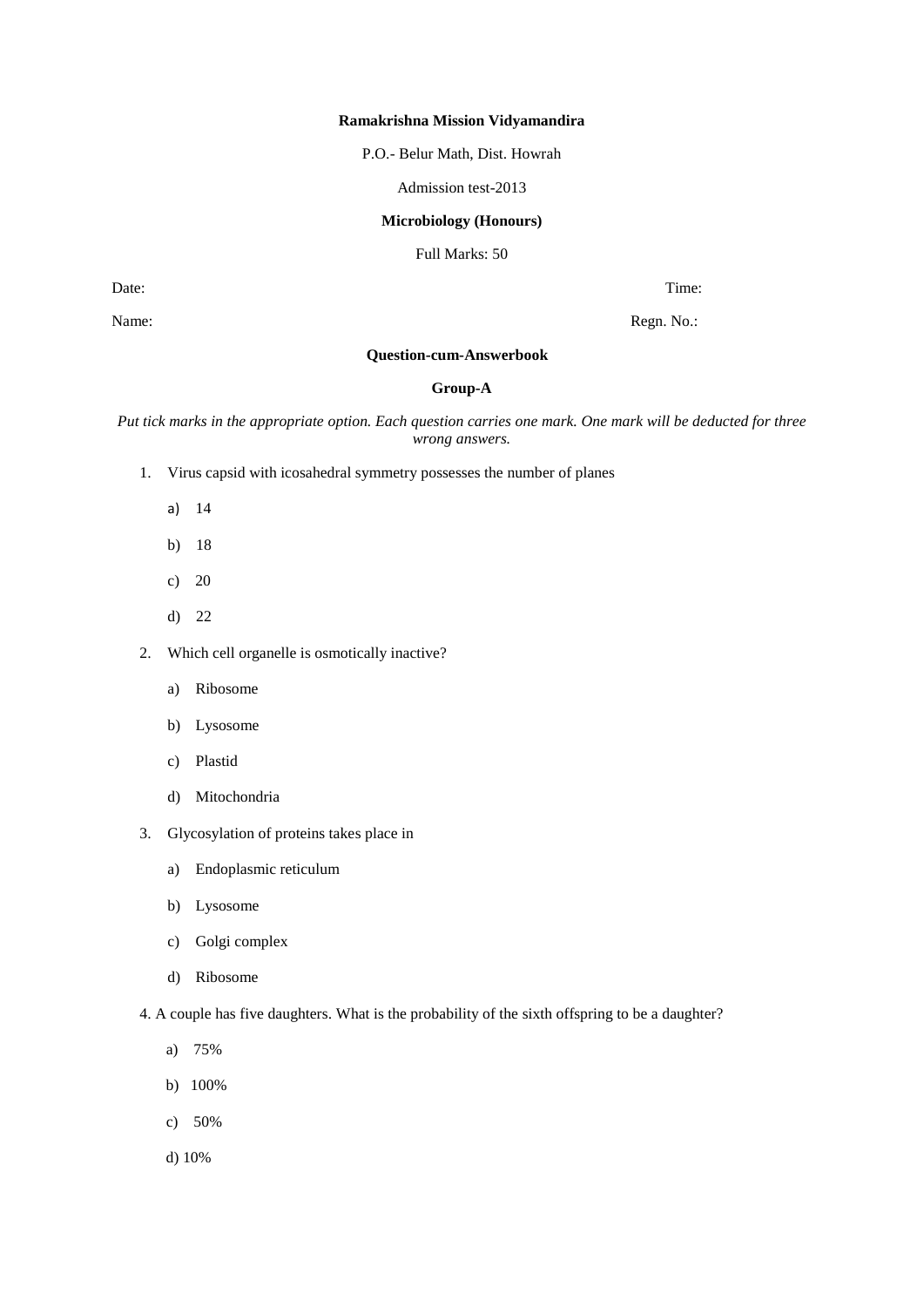5. In human, blood group is determined by three alleles at the same loci (multiple allele), namely  $I^A$ ,  $I^B$  and  $I^O$ where  $I^O$  is recessive to  $I^A \& I^B$ . What is the number of genotypes governing blood grouping in human?

(a) 4

- (b) 6
- (c) 8
- (d) 10

6. The two strands of DNA are antiparallel. This is due to

- (a) H-bond
- (b) Glycosidic bond
- (c) Phosphodiester bond
- (d) All of these

7. The number of ATP molecules generated for each turn of the citric acid cycle and for complete oxidation of one molecule of glucose, respectively, are

- (a) 8 and 24
- (b) 8 and 38
- (c) 12 and 24
- (d) 12 and 38

8. Which isotope is not radioactive?

- (a)  $C^{14}$
- $(b)$   $H^3$
- (c)  $O^{18}$
- (d)  $P^{32}$

9. Electron microscope has revealed the occurrence of

- (a) Chromosome
- (b) Ribosome
- (c) Chloroplast
- (d) Cell wall

10. An angiosperm leaf carries 16 chromosomes. The number of chromosomes in its endosperm will be

(a) 8

- (b) 16
- (c) 24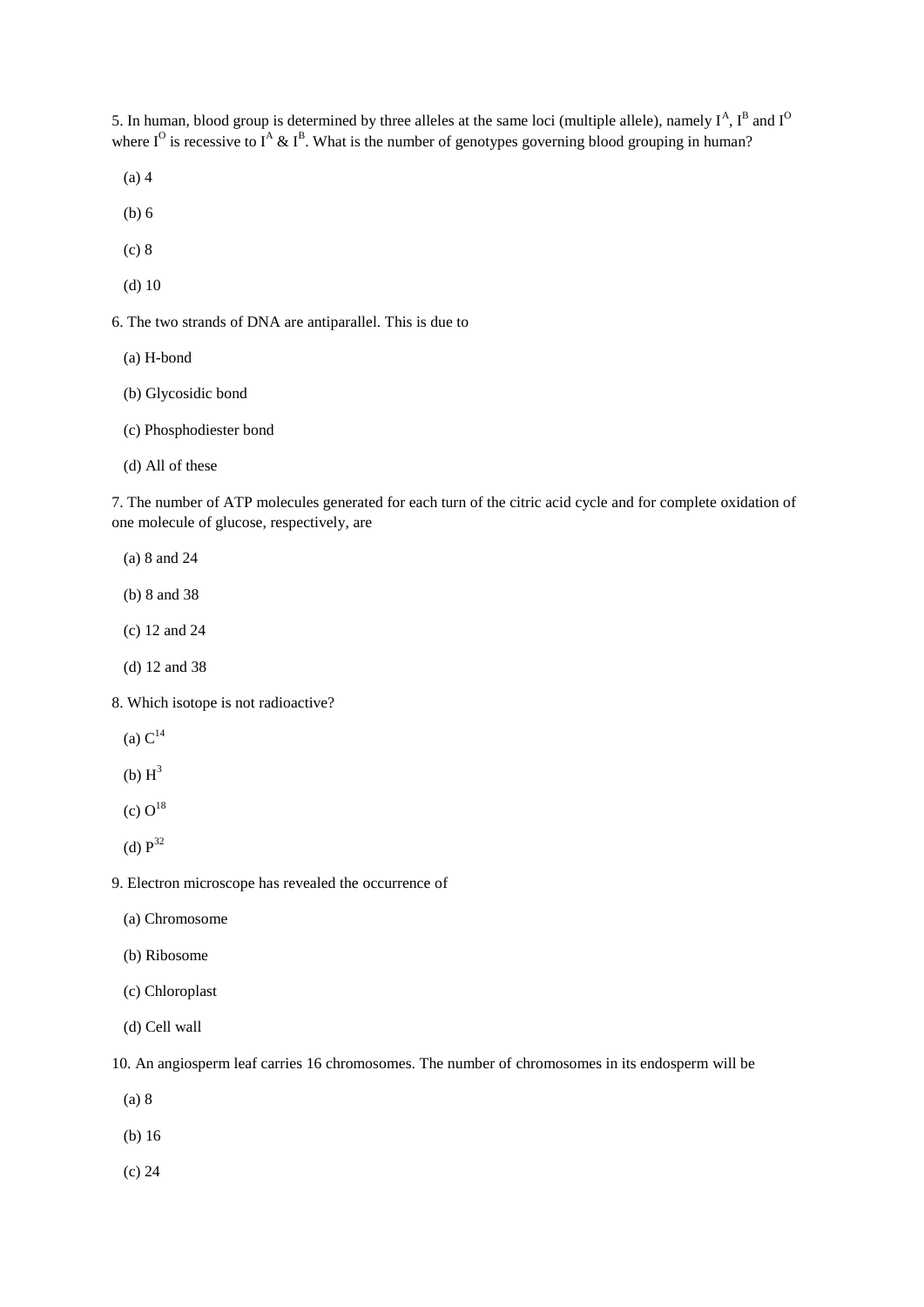(d) 32

- 11. Which group is rapidly destroyed by antibiotics?
	- (a) Gram positive bacteria
	- (b) Gram negative bacteria
	- (c) Viruses
	- (d) Fungi
- 12. Enzyme activity is facilitated through
	- (a) Reduction in activation energy
	- (b) Increase in activation energy
	- (c) Altering pH
	- (d) Formation of an enzyme-substrate complex
- 13. The value of numerical aperture depends on
	- (a) Wavelength of light used
	- (b) Wavelength of light  $\&$  the medium between the objective  $\&$  object
	- (c) The medium between the objective  $\&$  object and the angle between the optical axis  $\&$  the peripheral rays
	- (d) All of these
- 14. What will happen, if an algal (*Chlorella*) suspension is illuminated in presence of potassium ferricyanide?
	- (a) The suspension will show fluorescence
	- (b) The suspension will show phosphorescence
	- (c) Photo oxidation leading to evolution of  $CO<sub>2</sub>$
	- (d) Oxygen will be evolved
- 15. Which one remains same in plant cells before and after osmosis?
	- (a) Osmotic pressure (OP)
	- (b) Diffusion pressure (DP)
	- (c) Diffusion pressure deficit (DPD)
	- (d) Turgor pressure (TP)
- 16. Which series progresses from the thinnest to thickest in diameter
	- (a) DNA> Histone> Chromosome> Nucleosome
	- (b) Histone> Chromosome> DNA> Nucleosome
	- (c) Nucleosome > Histone> DNA> Chromosome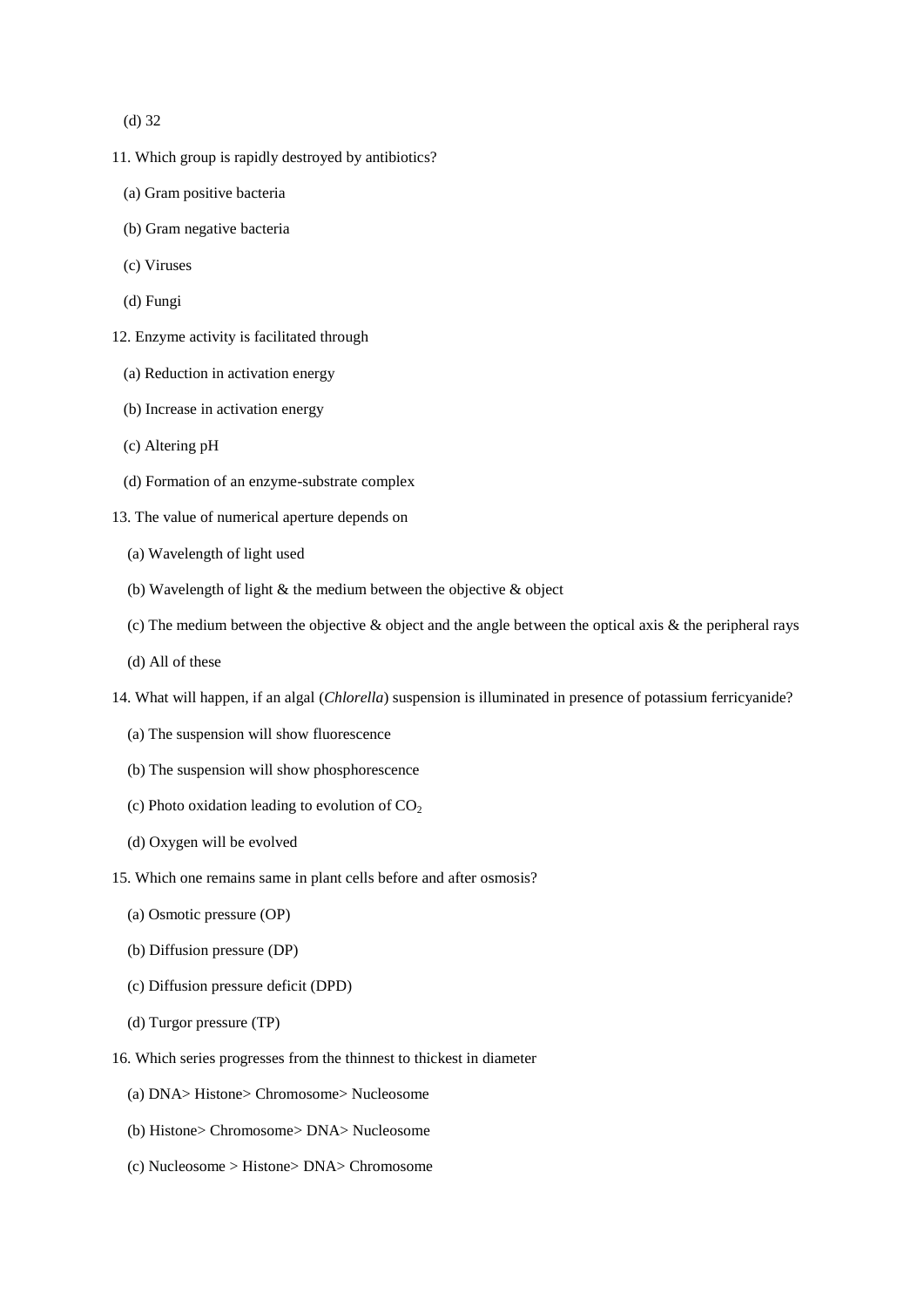- (d) DNA> Histone> Nucleosome > Chromosome
- 17. The most abundant protein in mammals is
	- (a) Albumin
	- (b) Haemoglobin
	- (c) Collagen
	- (d) ATPase enzyme
- 18. Which of the following is a polyunsaturated fatty acid?
	- (a) Palmitic acid
	- (b) Palmitoleic acid
	- (c) Linoleic acid
	- (d) Oleic acid
- 19. Gene expression occurs when the
	- (a) DNA is replicated
	- (b) Cell divides
	- (c) Protein is made
	- (d) Ribosome engages both the mRNA and tRNA
- 20. In mammalian cells, ribosomal RNA is produced mainly in the
	- (a) Endoplasmic reticulum
	- (b) Ribosome
	- (c) Nucleolus
	- (d) Nucleus
- 21. The immunity develops in baby by mother's milk is an example of
- a) Natural active immunity
- b) Artificial passive immunity
- C) Artificial active immunity
- d) Natural passive immunity
- 22. If 30% of an organism's DNA is Thymine, then
	- (a) 70% is Guanine
	- (b) 20% is Guanine
	- (c) 30% is Adenine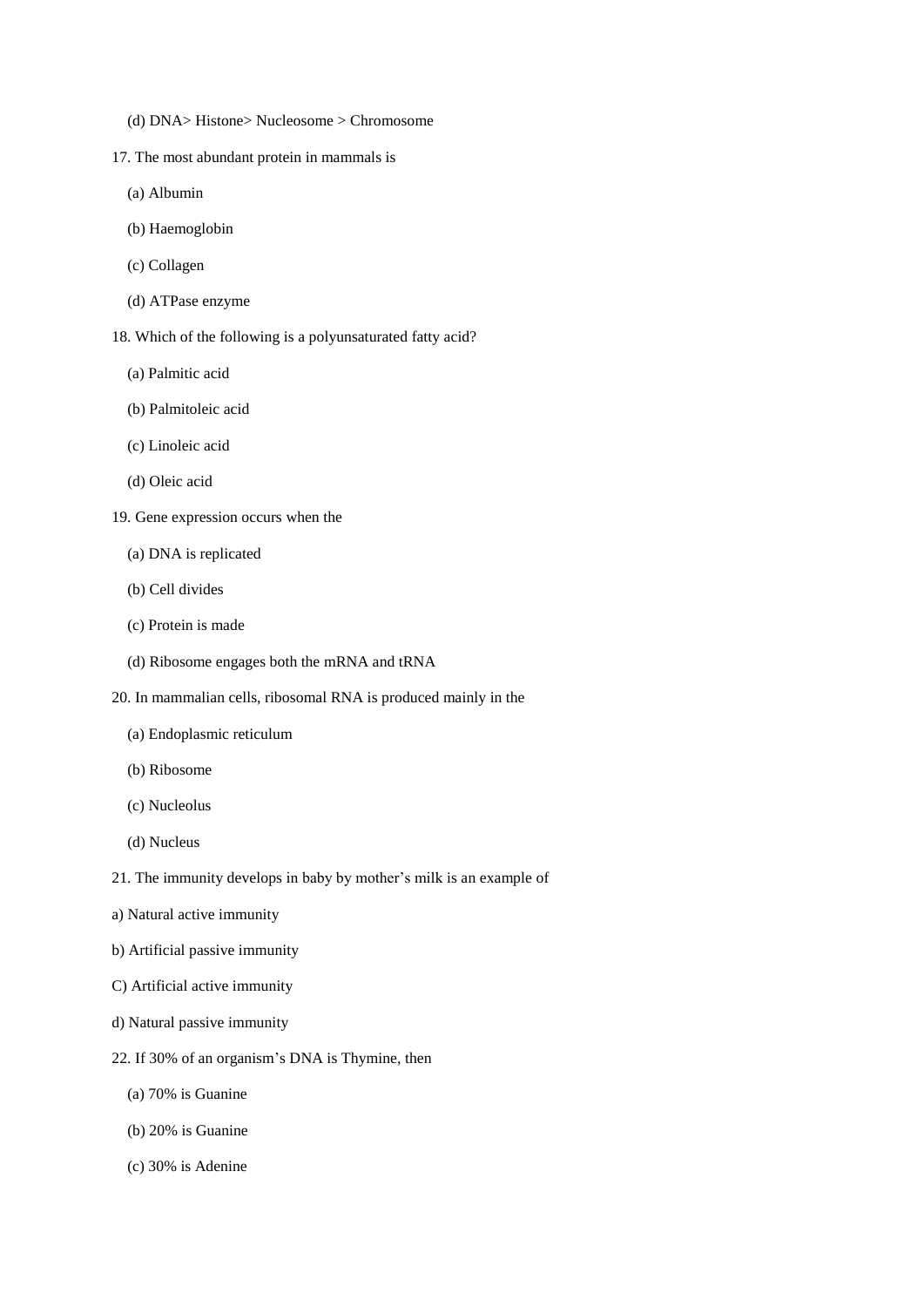(d) Both b & c

23. The carbons of pentose utilized for nucleotide formation are

a) 1′, 3′, 5′

b) 3′, 5′

c) 1′, 2′, 3′, 5′

d) 1′, 5′

24. Outer membrane is the structural component of

a) Gram positive bacteria

b) Gram negative bacteria

c) Fungi

d) Virus

25. Haemoglobin contains

(a) One protoporphyrin ring and 4 ferrous ions

(b) Four protoporphyrin rings and one ferrous ion

(c) Four protoporphyrin rings and 4 ferrous ions

(d) One protoporphyrin ring and one ferrous ion

26. Metabolism of 100g of carbohydrate, 25g of fat, and 20g of protein yields approximately how many kilocalories?

(a) 300

- (b) 500
- (c) 700
- (d) 900

27. What will be the phenotypic ratio in  $F_2$  generation of a dihybrid experiment if both the pair of alleles show incomplete dominance

(a) 9:3:3:1

(b) 3:6:3:1:2:1

(c) 1:2:1:2:4:2:1:2:1

(d) 12:3:1

28. Which one of the following diseases is caused by virus?

(a) Cholera

(b) Diphtheria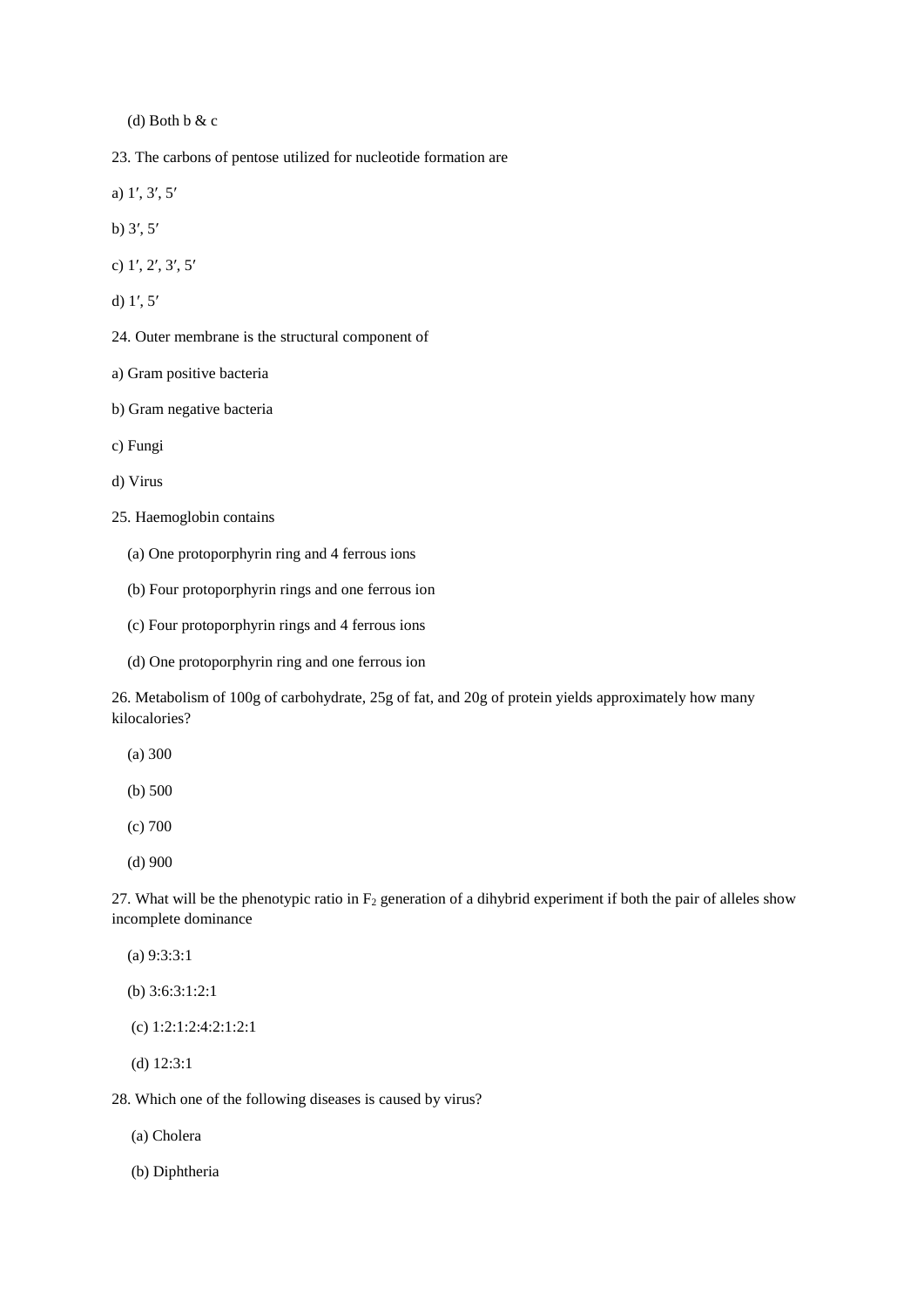(c) Measles

- (d) Whooping cough
- 29. Genetic material found in HIV is
	- (a) ds RNA
	- (b) ss RNA
	- (c) ds DNA
	- (d) ss DNA

30. A chemical substance produced by a microorganism for inhibiting the growth of another is

- (a) Antibody
- (b) Antibiotic
- (c) Aflatoxin
- (d) Antiallergic
- 31. A type of phagocytic cell under R-E system present in liver is
	- a) Kupffer cell
	- b) Osteoclast
	- c) Microglia
	- d) Histiocyte
- 32. The long lived cells associated with immunity are
	- a) Plasma cells
	- b) Helper T cells
	- c) B lymphocytes
	- d) Memory cells
- 33. The process which can not take place in the absence of virus is
	- (a) Transformation
	- (b) Translocation
	- (c) Conjugation
	- (d) Transduction
- 34. Which one is correctly matched?
	- (a) Oncogenes ageing
	- (b) Replication fork mRNA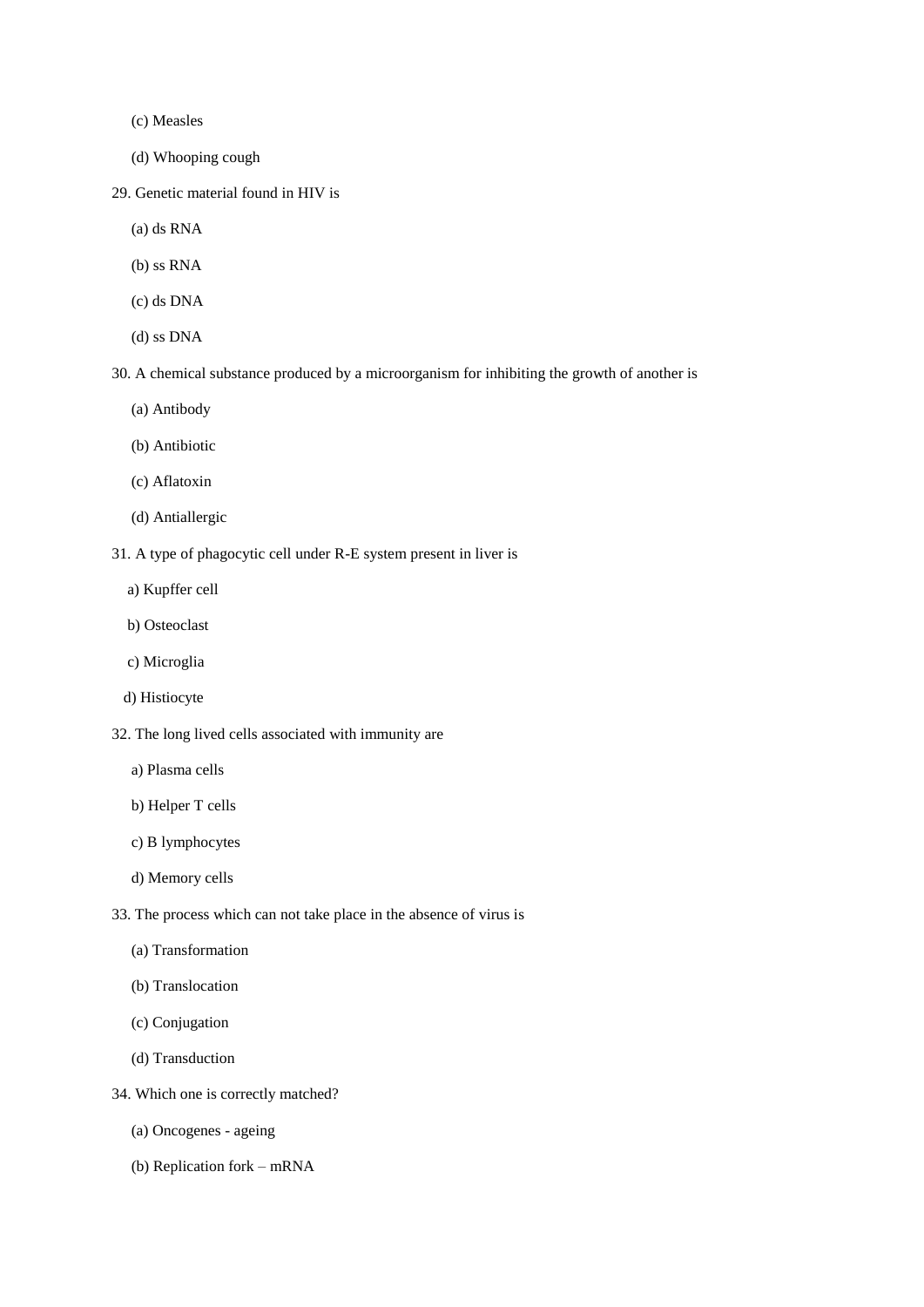- (c) HIV reverse transcriptase
- (d) Initiation factors aminoacid activation
- 35. To create a transgenic plant, which vector is used?
- a) Ti plasmid
- b) Cosmid
- c) λ phage
- d) pBR 322
- 36. Which statement is wrong?
	- (a) Sucrose is a disaccharide
	- (b) Cellulose is a polysaccharide
	- (c) Glycine is a S-containing amino acid
	- (d) Uracil is a pyrimidine
- 37. Phospholipids are
	- (a) Amphipathic
	- (b) Amphibolic
	- (c) Hydrophobic
	- (d) None of these
- 38. The principal cations of extracellular and intracellular fluids, respectively, are
	- (a)  $Ca^{++}$  and  $K^+$
- (b)  $Na^+$  and  $Ca^{++}$
- $(c)K^+$  and Na<sup>++</sup>
- (d)  $Na^+$  and  $K^+$
- 39. According to IUPAC system of nomenclature, thymine is
- a) 2-amino, 6-oxo purine
- b) 2, 4- bisoxo pyrimidine
- c) 2, 4- bisoxo, 5-methyl pyrimidine
- d) 2-oxo, 4-amino pyrimidine
- 40. Both photosynthesis & respiration require
- (a) Green cells
- (b) Organic substrate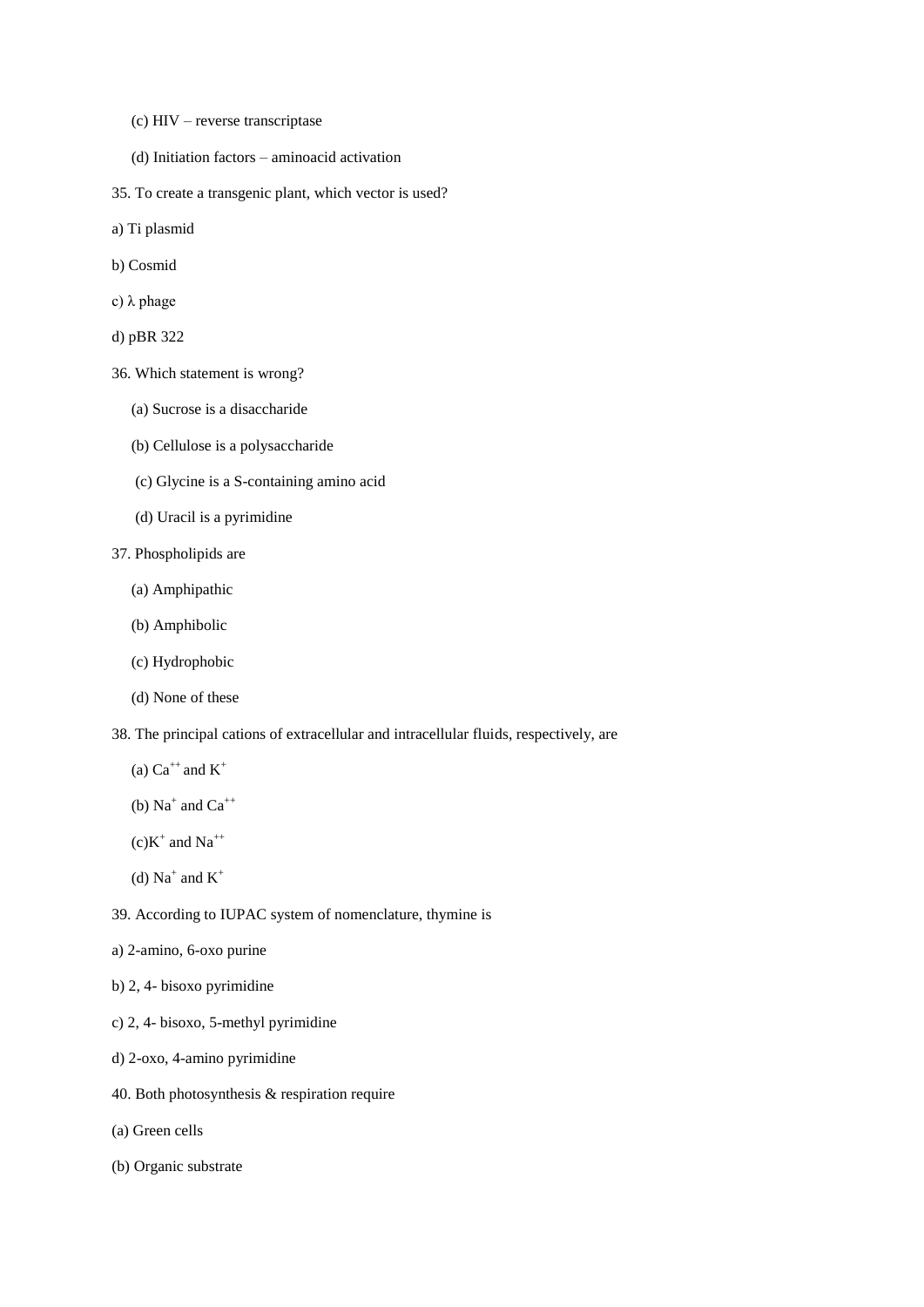(c) Cytochromes

 $(d) H<sub>2</sub>O$ 

## **Group-B**

#### *Each question carries two marks.*

# 1. **Assertion (A)**: Lysosome contains hydrolases (digestive enzymes)

 **Reason (B)**: All kinds of digestion take place in lysosome

# **Correct options**:

(a) "A" is correct  $\&$  "B" is the right explanation of "A".

(b) "A" is correct & "B" is not the right explanation of "A".

- (c) "A" is wrong & "B" is correct.
- (d) Both "A" & "B" are wrong.
- 2. Match the column and find the correct combination:

| (A) Carboxylation       | i) Oxygen evolution  |
|-------------------------|----------------------|
| (B) phosphorylation     | ii) photorespiration |
| (C) photolysis of water | iii) Rubisco         |
| (D) phosphoglycolate    | iv) chemosynthesis   |
| (E) Nitrosomonas        | V) ATP               |

- a) A-i, B-ii, C-iii, D-iv, E-v
- b) A-iii. B-v, C-i, D-ii, E-iv
- c) A-ii, B-iii, C-v, D-iv, E-i
- d) A-i, B-iii, C-iv, D-ii, E-i
- e) A-v, B-iv, C-iii, D-ii, E-i

3. In the following figure, which combination is correct?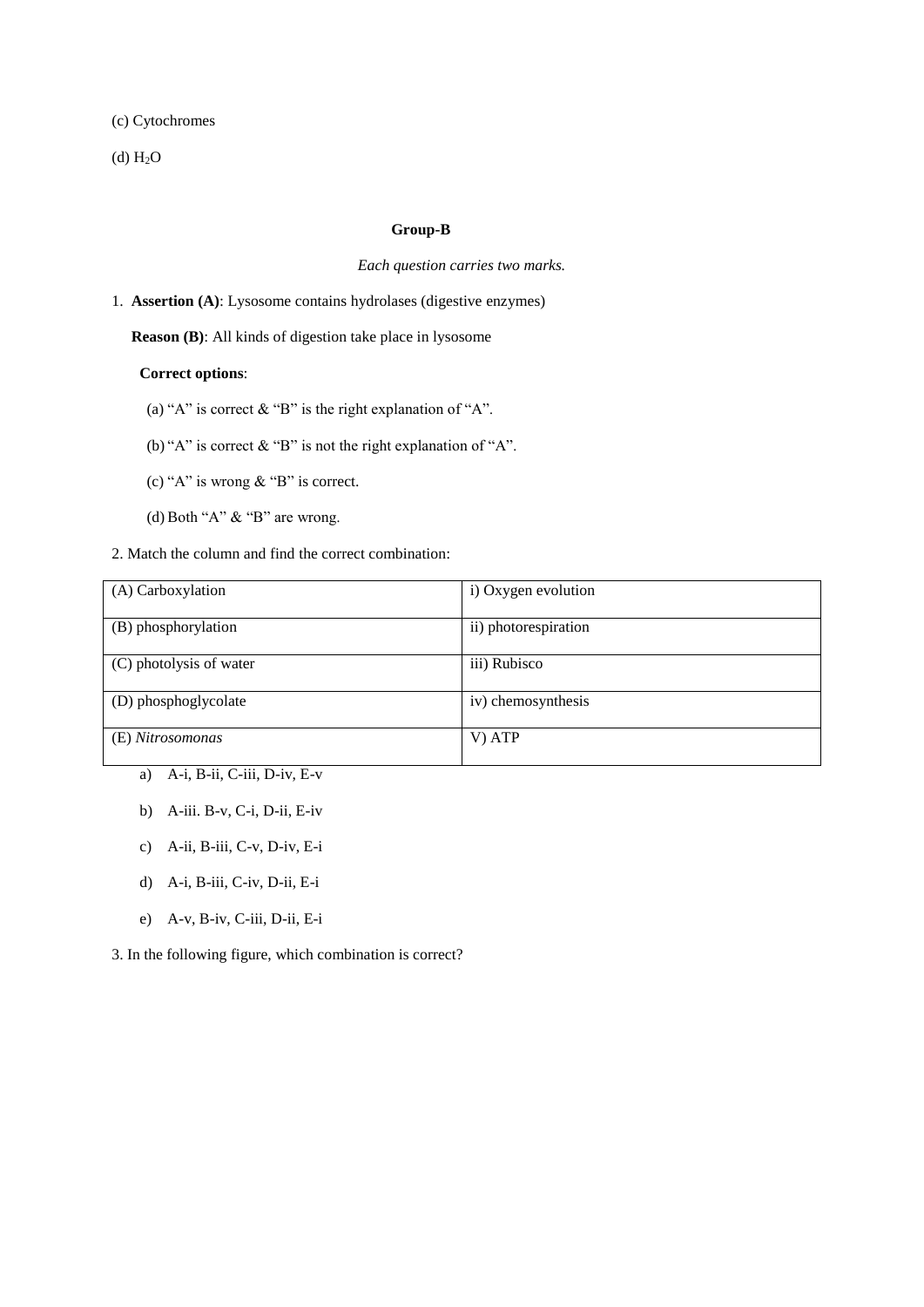

a) 1-Cholesterol, 2- integral protein, 3- glycolipid, 4- glycoprotein, 5-peripheral protein

b) 1-carbohydrate, 2- integral protein, 3- glycolipid, 4- glycoprotein, 5-peripheral protein

c) 1-Cholesterol, 2- peripheral protein, 3- glycolipid, 4- glycoprotein, 5- integral protein

d) 1-phospholipid, 2- integral protein, 3- glycolipid, 4- glycoprotein, 5-peripheral protein

4. Match the followings and choose the right combination

| A.         | tRNA                 | 1. Linking of amino acids                            |
|------------|----------------------|------------------------------------------------------|
| <b>B</b> . | mRNA                 | 2. Nucleolar organising region                       |
|            | rRNA.                | 3. Transfer of genetic information                   |
|            | Peptidyl transferase | 4. Transfer of amino acid from cytoplasm to ribosome |

a) A-2, B-3, C-4, D-1

- b) A-4, B-3, C-2, D-1
- c) A-4, B-3, C-1, D-2
- d) A-2, B-4, C-3, D-1

5. In the following metabolic pathway, the missing compounds are